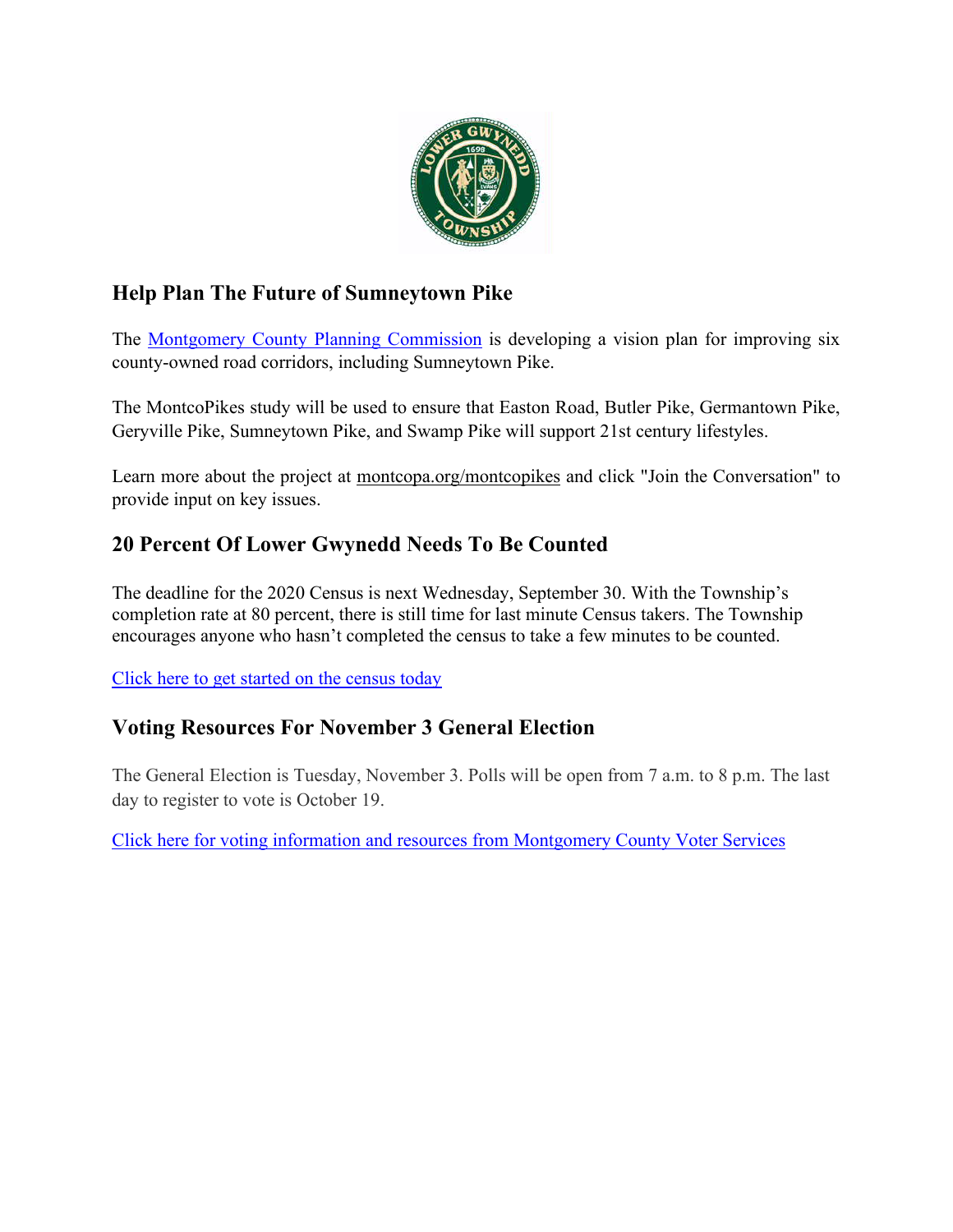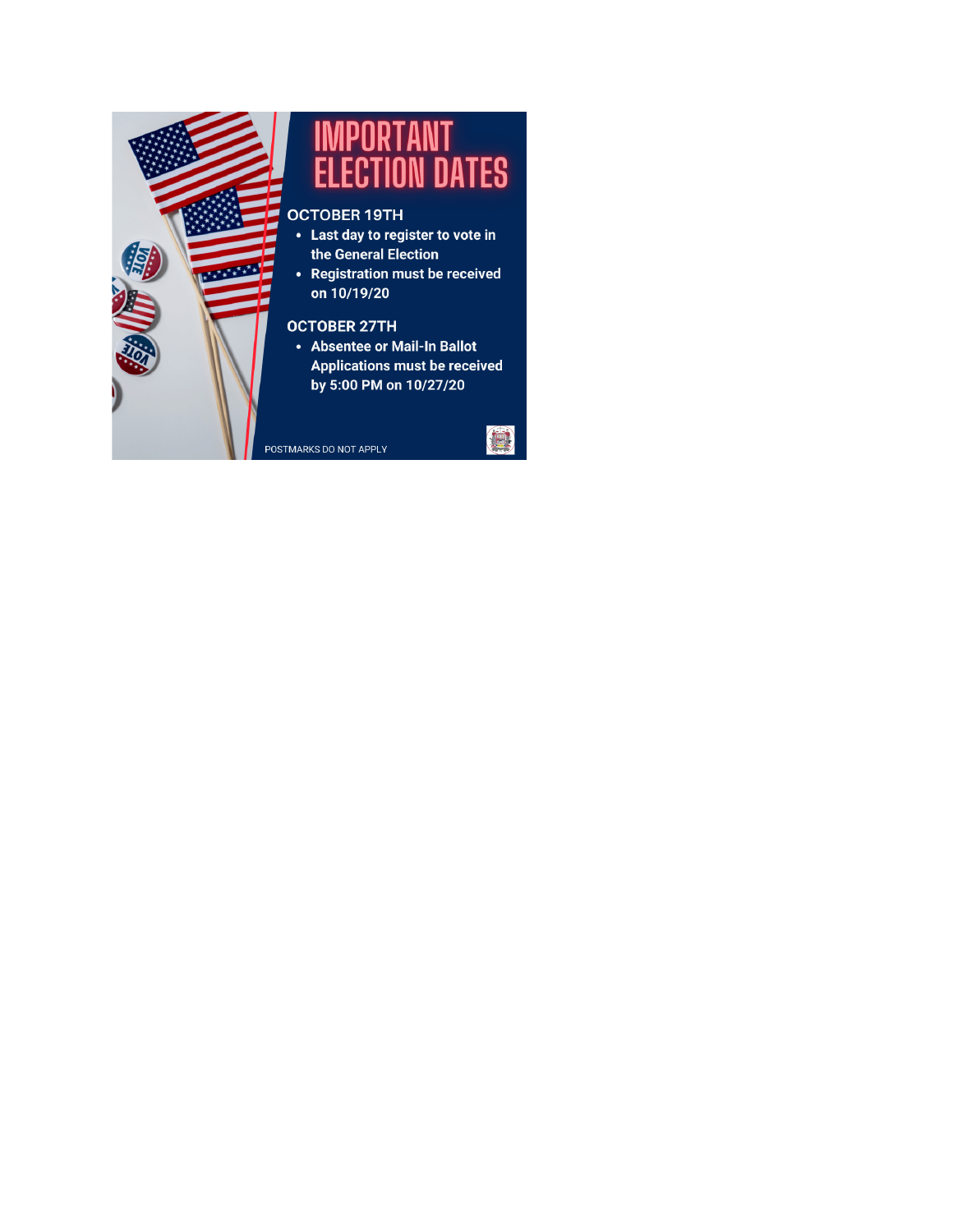### **Household Hazardous Waste Collection Dates**



### **Township Staff Available By Appointment**

The Lower Gwynedd Township Building is open but appointments are necessary. Please call 215-646-5302 to schedule a visit. If possible, please conduct business online or by phone to for the health and safety of yourself and staff.

#### **Coronavirus Resources**

[Lower Gwynedd Township coronavirus page](https://www.lowergwynedd.org/general-information/covid-19-coronavirus.aspx)

[Montgomery County coronavirus hub](https://data-montcopa.opendata.arcgis.com/pages/covid-19)

[Pennsylvania Department of Health](https://www.health.pa.gov/topics/disease/coronavirus/Pages/Coronavirus.aspx)